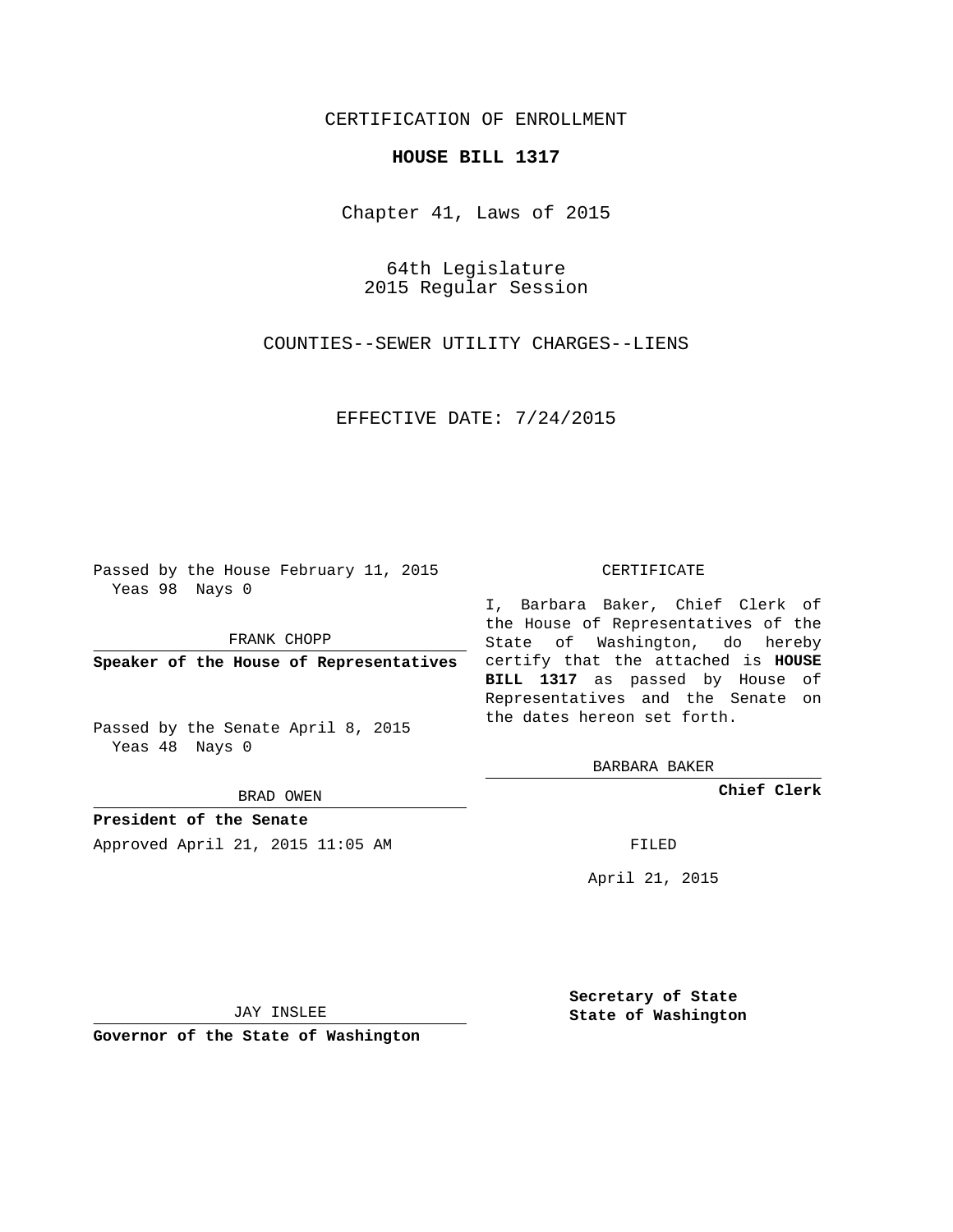## **HOUSE BILL 1317**

Passed Legislature - 2015 Regular Session **State of Washington 64th Legislature 2015 Regular Session By** Representatives Zeiger, Kilduff, Kirby, Wylie, and Sawyer Read first time 01/19/15. Referred to Committee on Local Government.

1 AN ACT Relating to the lien for collection of sewer utility 2 charges by counties; and amending RCW 36.94.150.

3 BE IT ENACTED BY THE LEGISLATURE OF THE STATE OF WASHINGTON:

4 **Sec. 1.** RCW 36.94.150 and 1997 c 393 s 9 are each amended to 5 read as follows:

 (1) All counties operating a system of sewerage and/or water shall have a lien for delinquent connection charges and charges for the availability of sewerage and/or water service, together with interest fixed by resolution at eight percent per annum from the date due until paid. Penalties of not more than ten percent of the amount due may be imposed in case of failure to pay the charges at times fixed by resolution. The lien shall be for all charges, interest, 13 ((and)) penalties, and lien recording and release fees, and shall attach to the premises to which the services were available. The lien shall be superior to all other liens and encumbrances, except general taxes and local and special assessments of the county.

17 (2) The county department established in RCW 36.94.120 shall 18 certify periodically the delinquencies to the auditor of the county 19 at which time the lien shall attach.

20 (3) In lieu of the procedure provided in subsection (2) of this 21 section, a county may, by resolution or ordinance, adopt the